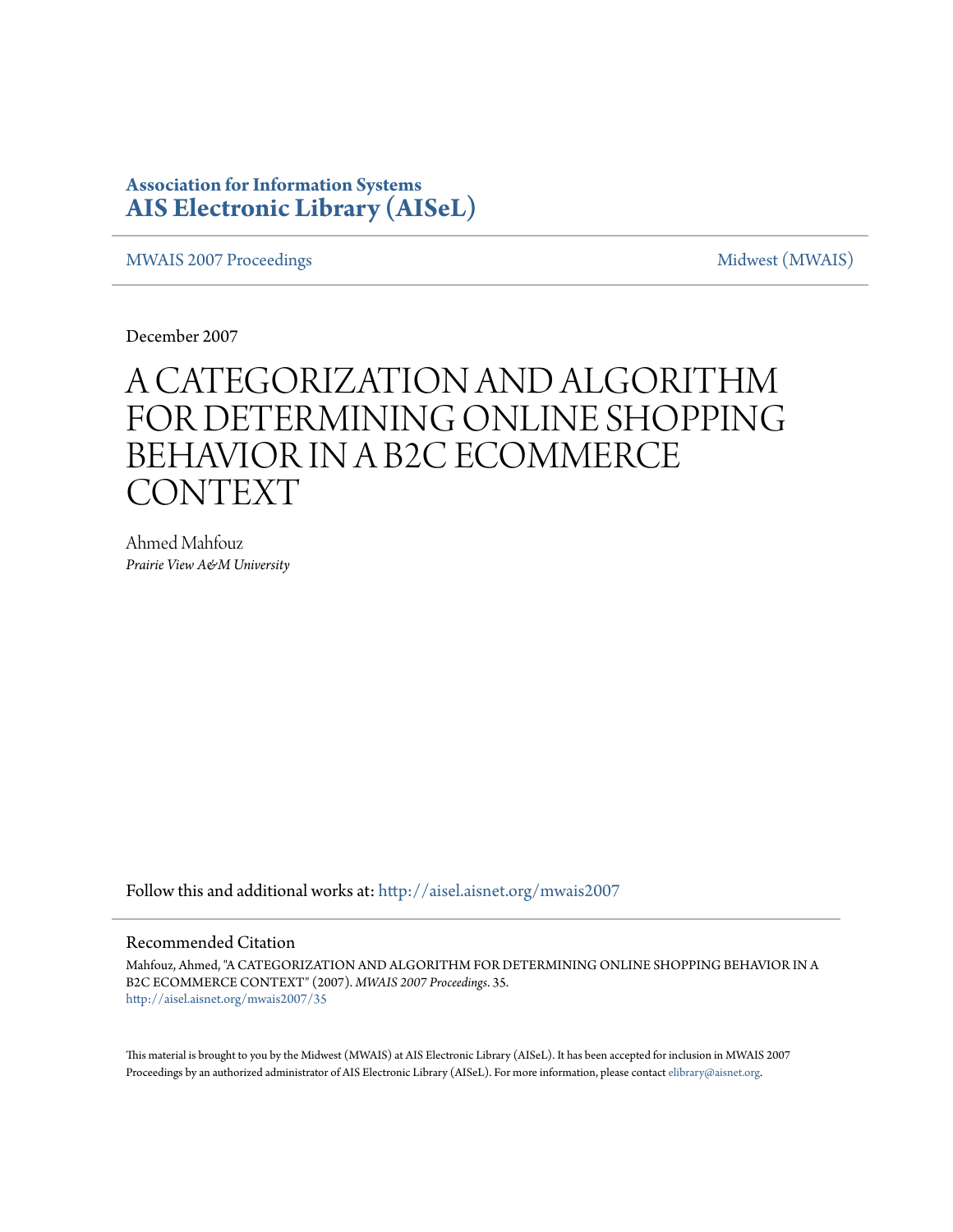## **A CATEGORIZATION AND ALGORITHM FOR DETERMINING ONLINE SHOPPING BEHAVIOR IN A B2C ECOMMERCE CONTEXT**

**Ahmed Y. Mahfouz**  Prairie View A&M University aymahfouz@pvamu.edu

#### **ABSTRACT**

*Online shopping behavior can be classified as experiential, utilitarian, and mixed. A questionnaire administered in a laboratory setting was given to several hundred subjects to categorize them along those levels, based on a classification algorithm. The current investigation complements the existing businessto-consumer e-commerce research by defining online shopping behavior in a more complex and comprehensive way. Online shopping behavior is categorized along a ternary classification instead of the traditional binary one in the literature. With the inclusion of mixed behavior, the three-level classification portrays a more realistic representation of the complex consumer behavior over the simpler, polarized, and dichotomous grouping of experiential versus utilitarian behavior.* 

#### **KEYWORDS**

Online Shopping Behavior, Experiential, Utilitarian, E-commerce, Algorithm, Classification

#### **ONLINE SHOPPING BEHAVIOR**

*Online shopping behavior* is defined as the way users shop online and is classified as *experiential*, *utilitarian* (Assael 1998; Holbrook & Hirschman 1982; Nielsen 2000; Novak et al. 2000; 2003) or *mixed*. Mixed users exhibit qualities of both experiential and utilitarian online shoppers.

*Experiential users* view shopping as a pleasurable event (Assael 1998; Novak et al. 2000; 2003). Experiential online shoppers enjoy the hunt for bargains online or social interaction with friends while shopping. They like to navigate Web sites to feel and experience the pleasure of shopping for an item, engaged in an emotional and entertaining way. Hence, they may use the Web for entertainment or online chats (Novak et al. 2000; 2003). Sensory stimulation via an interactive Web site would be very important to experiential online shoppers (Assael 1998). They are more likely to revisit sites they find enjoyable. Shopping enjoyment and perceived usefulness of a site are important predictors of revisiting a site in the future (Guo 2003; Koufaris 2002).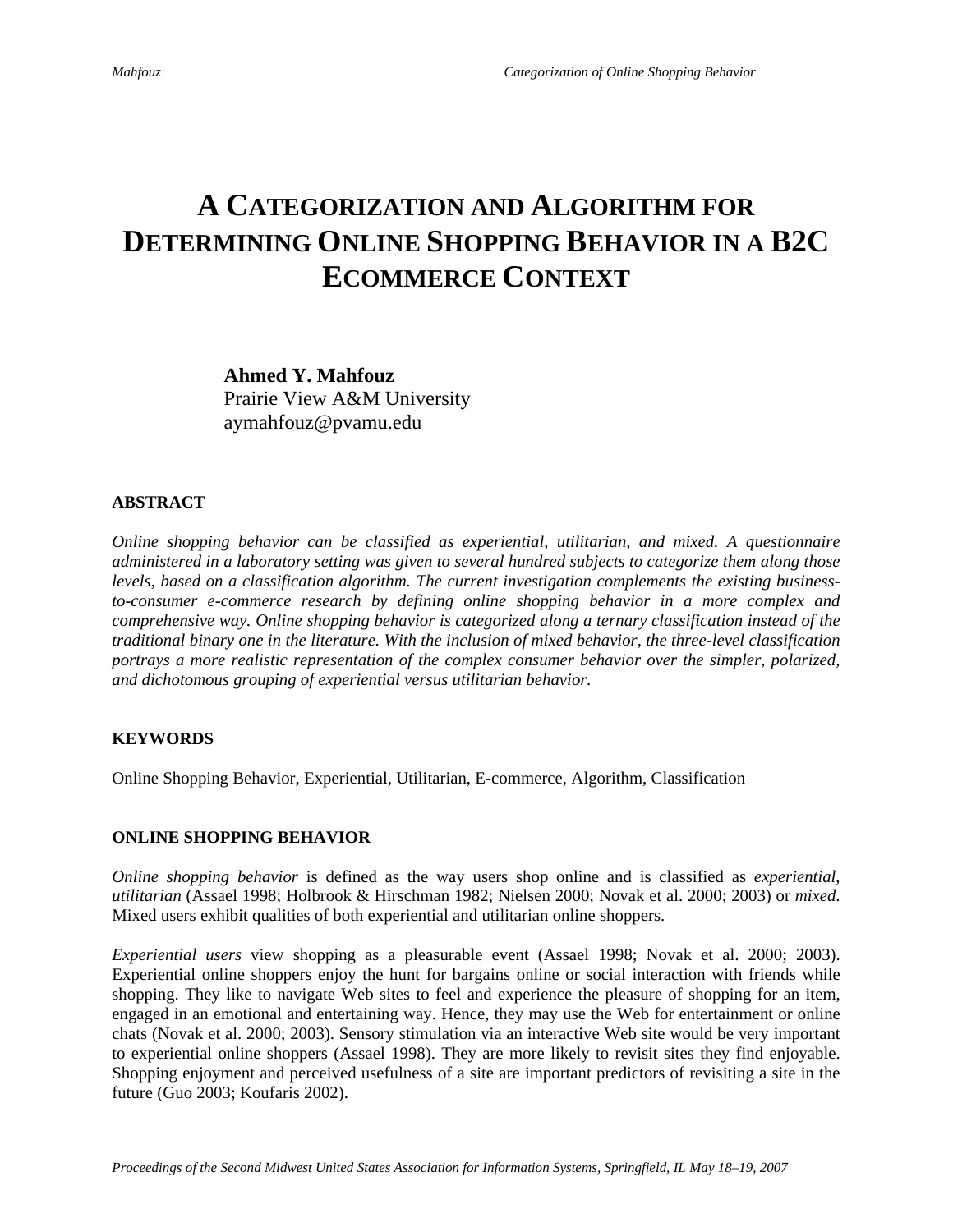*Utilitarian online shoppers*, on the other hand, view shopping as a means to an end. They are also taskoriented and have a specific goal to look for practical benefits and information regarding product functions while they are visiting a Web site or browsing in a store (Assael 1998; Novak et al. 2000; 2003). For example, they use the Web for work, search for particular reference information, or look up online job listings (Novak et al. 2000, 2003). Hence, experiential behavior is *shopping as a purpose*, and utilitarian behavior is *shopping with a purpose* (Babin et al. 1994).

*Mixed* users exhibit both experiential and utilitarian qualities. They shop for entertainment and fun coupled with the specific purpose of accomplishing a task or a goal, such as purchasing merchandise. Usability studies show that about a fifth of users are *link-dominant* (i.e. experiential), a little over than a half are *search-dominant* (i.e. utilitarian), and the rest fall under *mixed behavior* (Nielsen 2000). Linkdominant users are experiential in nature and tend to look around the site. Search-dominant users are utilitarian and go directly to the *Search* button to locate a specific piece of information or carry out a task. Mixed-behavior users use both link and search following, depending on a given situation or their needs at a given moment in time.

### **RESEARCH METHODOLOGY AND CLASSIFICATION ALGORITHM**

The subjects of the study were undergraduate college students in a southern university. They possessed basic web skills necessary to browse the Web. The sample consisted of 310 subjects. They were administered a questionnaire in a computer laboratory. This allowed for tighter control and reduced distractions and interruptions. The first section of the questionnaire dealt with demographic information, such as gender, age, educational level, reasons for using the Internet, and time spent online. Babin, Darden, and Griffin's (1994) fifteen-item personal shopping value instrument constituted the second portion of the survey. Babin, Darden, and Griffin's (1994) questionnaire is composed of two scales: experiential and utilitarian. Subjects were assigned to the one of three online shopping behavior categories based on their responses and the classification algorithm below. Each item had a seven-point Likert scale, with the following anchors:  $1 =$  strongly disagree,  $4 =$  neutral, and  $7 =$  strongly agree.

A classification algorithm was developed to assign subjects to the three online shopping behavior groups, based on the experiential and utilitarian scale scores for each subject. The algorithm simply assigned subjects to a particular group if they scored *highly* on the scale for that group and low on the other group's scale. The definition of a high score is explained with an example below.

```
avgExp(i) = mean score of the experiential scale items for subject(i)
avgUtil(i) = mean score of the utilitarian scale items for subject(i)
stddevExp = standard deviation of the scores of the experimental scale items for all subjectsstddevUtil = standard deviation of the scores of the utilitarian scale items for all subjectsIF avgExp(i) \leq avgUtil(i)IF avgExp(i) \geq avgUtil(i)IF avgExp(i) \geq stddevExpExperiential 
        ELSE 
            Mixed 
   ELSE 
        IF avgUtil(i) \geq stddevUtilUtilitarian 
       ELSE
```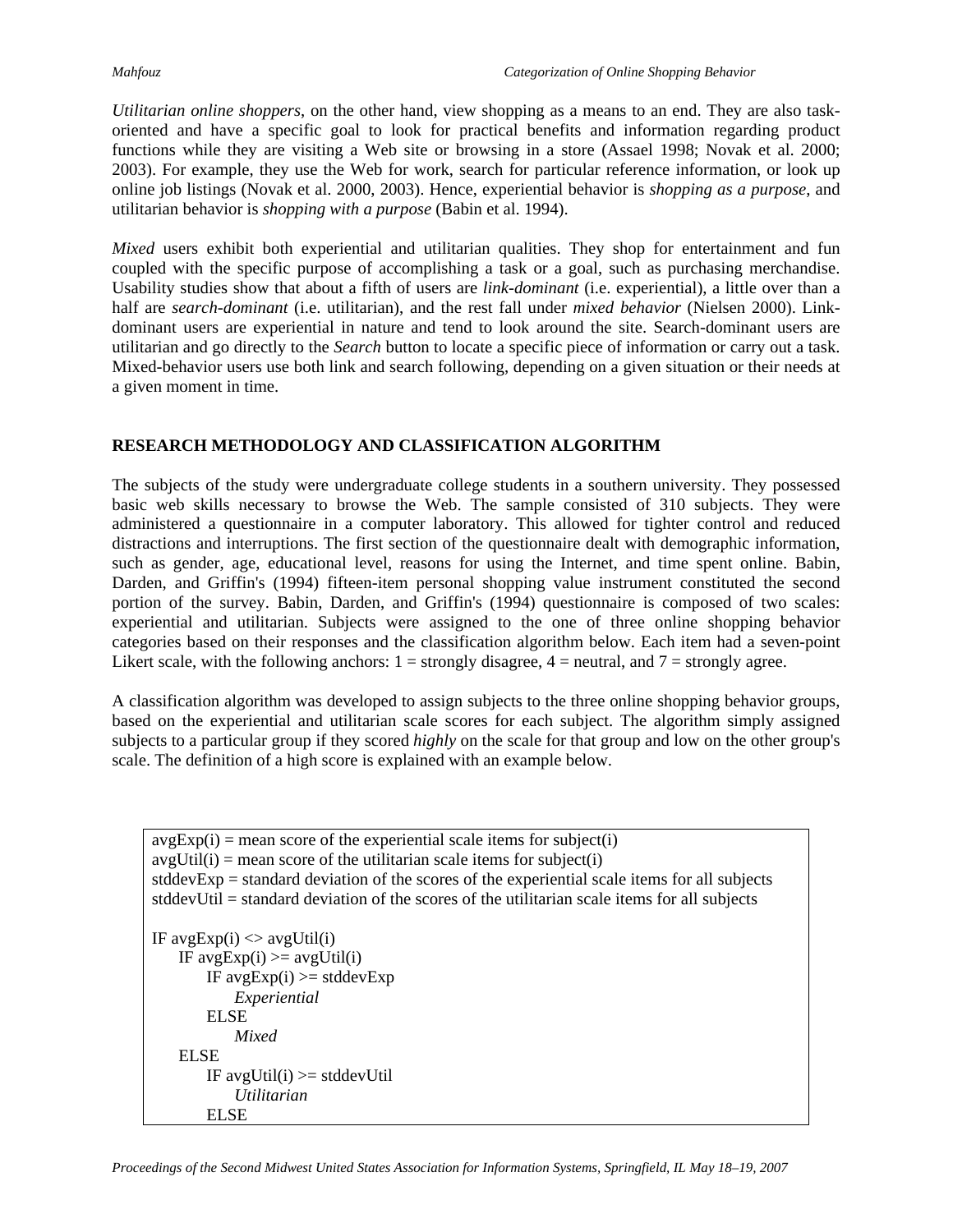|       | Mixed                                                                                  |
|-------|----------------------------------------------------------------------------------------|
| ELSE  |                                                                                        |
| Mixed |                                                                                        |
|       |                                                                                        |
|       | The algorithm uses standardized scores with a zero mean and a unit standard deviation. |

**Figure 1. Classification Algorithm for the Online Shopping Behavior Groups** 

As an illustration, after each subject filled out Babin, Darden, and Griffin's (1994) instrument, there were two sets of scores for both the experiential and utilitarian scales for each subject. (These were standardized scores with a zero mean and a unit standard deviation). A composite mean score for a subject's score on each scale was calculated. If the mean scores on both scales were equal, the subject was assigned as mixed. However, for example, if the average on the experiential score was higher than the utilitarian score, then the subject is not a utilitarian online shopper but could be either experiential or mixed. The subject was assigned as experiential (if his/her score was very high, i.e. above the cutoff point for the experiential classification). In this example, this cutoff point was defined as the value that is at least one standard deviation above the average experiential score for all subjects. The cutoff point of having scores be at least one standard deviation meant the subject exhibited a high score on the continuum for that particular group's distribution (in this case, the experiential distribution). On the other hand, if the experiential score for the subject in this example was within less than one standard deviation, the individual was assigned as mixed, since the subject scored low enough on the experiential scale that the subject could not be classified as experiential. (Previously, it was shown that the subject could not be utilitarian either since the utilitarian score was less than the experiential score for the subject.)

#### **RESULTS**

It is highly recommended that scholars use previously validated and reliable scales (Straub et al. 2004). The personal shopping value scale had a reported Cronbach's alpha of .93 in the literature (Babin et al. 1994). In the present study, the overall Cronbach's alpha was .74, with .81 for the experiential scale, and .70 for the utilitarian scale. The sample in the study was undergraduate students in an introductory Management Information Systems class.

| <b>Item</b>                     | <b>Frequency</b> | <b>Proportion of Sample</b><br>(%) |
|---------------------------------|------------------|------------------------------------|
| Gender                          |                  |                                    |
| Male                            | 115              | 37                                 |
| Female                          | 195              | 63                                 |
| Age                             |                  |                                    |
| 18 and under                    | 6                | $\overline{2}$                     |
| 19-21                           | 247              | 80                                 |
| $22 - 24$                       | 50               | 16                                 |
| $25 - 27$                       | 6                | $\overline{2}$                     |
| $28+$                           |                  | $<$ 1                              |
| <b>Educational Level Sought</b> |                  |                                    |
| Associate's                     | 9                | 3                                  |
| Bachelor's                      | 301              | 97                                 |
| Reasons for Using the Internet  |                  |                                    |
| School                          | 217              | 70                                 |
| Shopping                        | 6                | 2                                  |
| Games                           | 13               | 4                                  |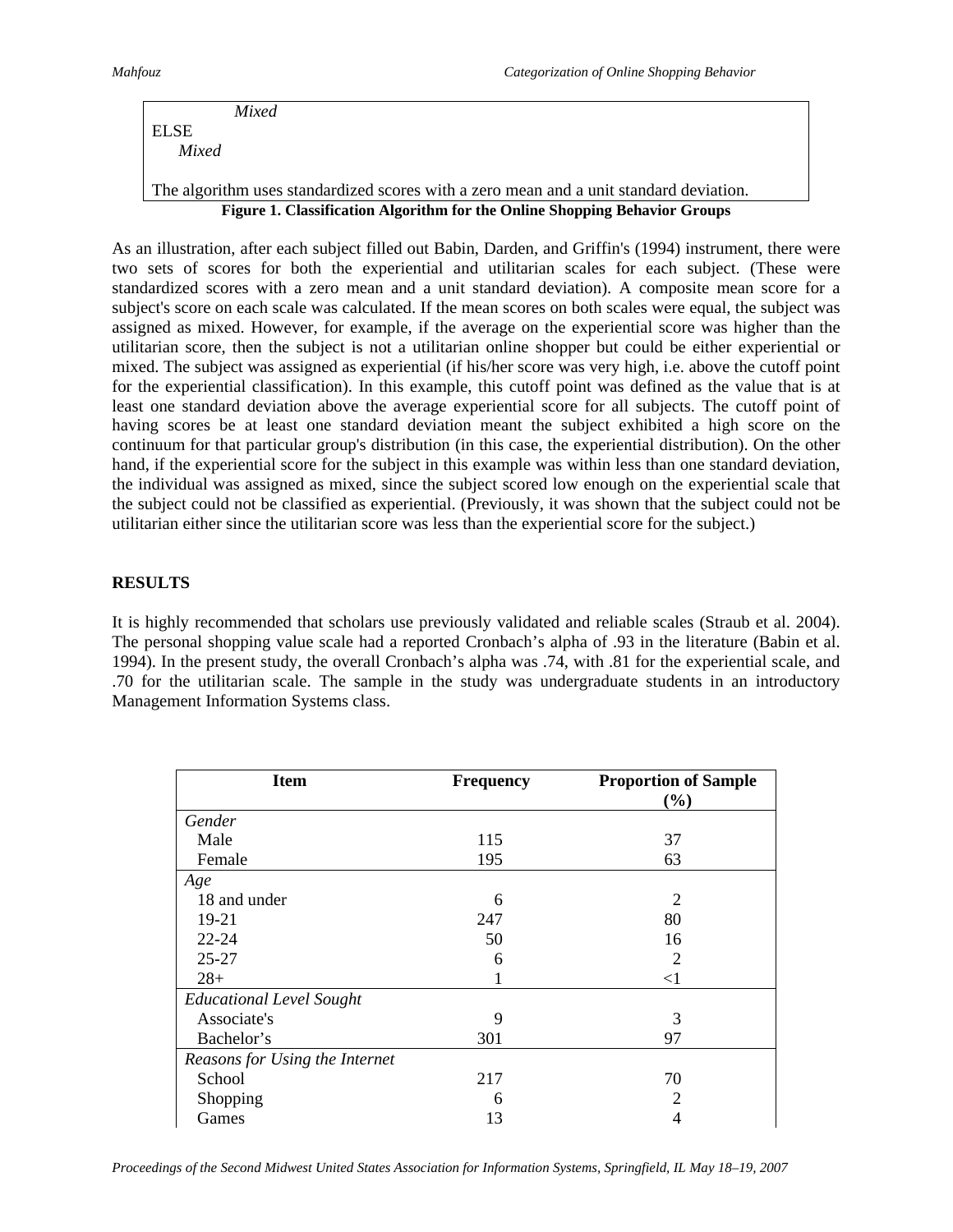| <b>News</b>           | 25  | 8              |  |  |
|-----------------------|-----|----------------|--|--|
| Other                 | 49  | 16             |  |  |
| Hours Online (Weekly) |     |                |  |  |
| 9 and under           | 100 | 32             |  |  |
| $10-19$               | 116 | 37             |  |  |
| 20-29                 | 72  | 23             |  |  |
| 30-39                 | 13  | $\overline{4}$ |  |  |
| $40+$                 |     |                |  |  |

Note:  $N = 310$ .

#### **Table 1. Demographics of the Sample**

The distribution of the three online shopping behavior groups showed that the mixed group represented the largest proportion of the sample (52%) followed by utilitarian (25%) and experiential (23%). Gender was proportionately the same within each respective group as in the sample as a whole.



**Figure 2. Proportion of Online Shopping Behavior by Group** 

### **CONCLUSION AND CONTRIBUTIONS**

Online shopping behavior had three levels: experiential, utilitarian, and mixed. The three-group case was used in the present study since it seemed more realistic over the dichotomous two-group case of absolute black and white classifications into experiential and utilitarian categories. The full spectrum of consumer behavior includes a mixed case and not just the polarized, binary twofold categorization. Experiential users like to shop for fun and entertainment, while utilitarian users are goal-oriented and have a specific purpose in mind, such as purchasing an item. Mixed users exhibit both experiential and utilitarian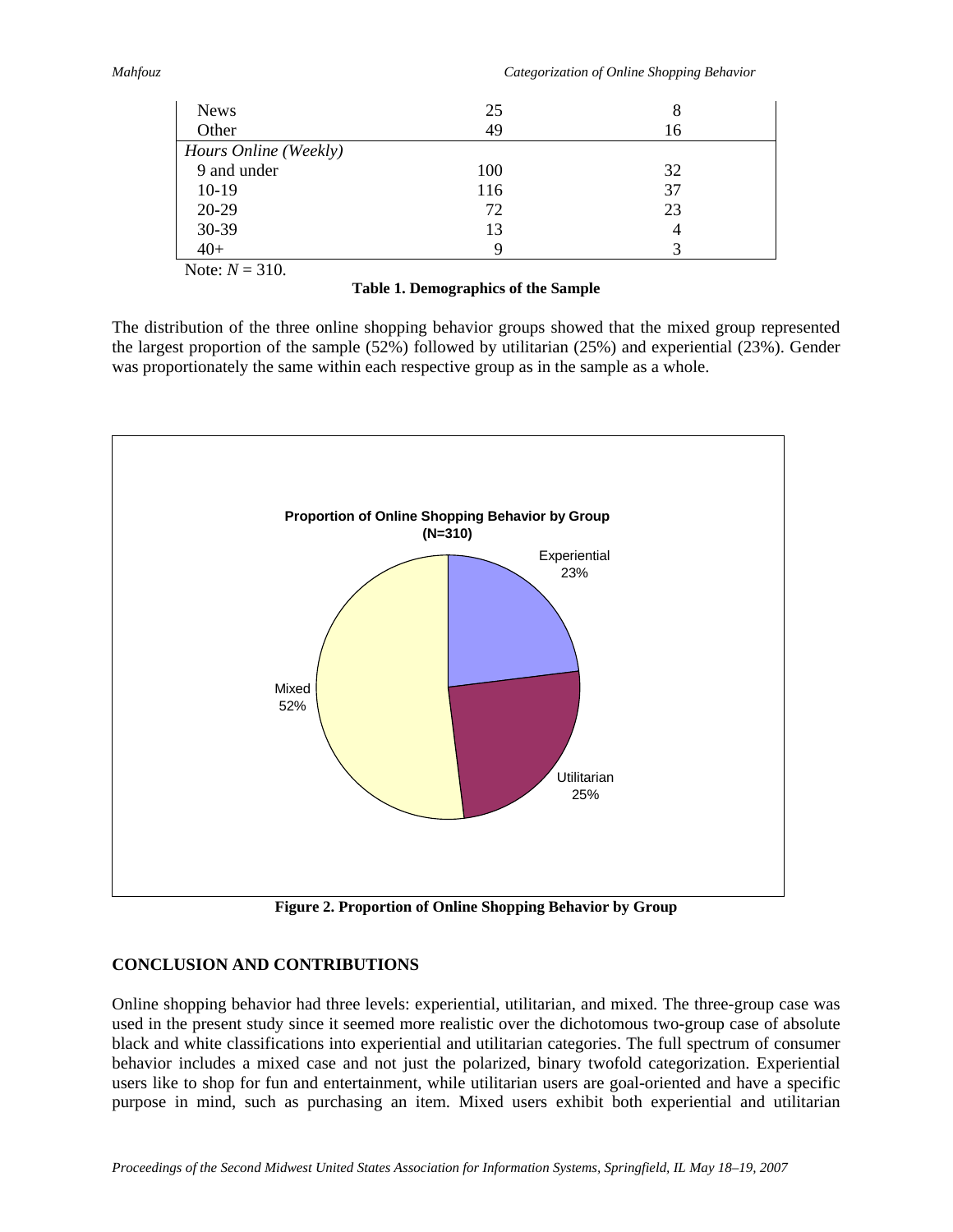qualities. The study developed a classification algorithm to categorize online shopping behavior based on Babin, Darden, and Griffin's (1994) personal shopping scale.

By outlining the different behaviors that online users exhibit over the Internet, web developers will have potential guidelines to follow as they design and create applications. Web site designers and managers need to consider integrating these online behaviors to make online shopping experiences both taskoriented and more enjoyable to cater to the differing behaviors. In turn, this will potentially increase purchase intentions, traffic, and repeat visits on the site (Koufaris 2002), resulting in positive site attitudes and more frequent or longer visits, known as site stickiness.

#### **REFERENCES**

Assael, H. *Consumer Behavior and Marketing Action*, South Western College Publishing, Cincinnati, OH, 1998.

- Babin, B. J., Darden, W. R., and Griffin, M. "Work and/or Fun: Measuring Hedonic and Utilitarian Shopping Value," *Journal of Consumer Research* (20:4), 1994, pp. 644–656.
- Guo, Y. "Facilitating Flow in the Internet Shopping Experience," in *Proceedings of the Ninth Americas Conference on Information Systems*, A. Hevner and P. Cheney, Association for Information Systems, Tampa, FL, August 2003, pp. 3318–3325.
- Holbrook, M. B., and Hirschman, E. C. "The Experiential Aspects of Consumption: Consumer Fantasies, Feelings, and Fun," *Journal of Consumer Research* (9:2), 1982, pp. 132–140.
- Koufaris, M. "Applying the Technology Acceptance Model and Flow Theory to Online Consumer Behavior," *Information Systems Research* (13:2), 2002, pp. 205–223.
- Nielsen, J. *Designing Web Usability: The Practice of Simplicity*, New Riders Publishing, Indianapolis, IN, 2000.
- Novak, T. P., Hoffman, D. L., and Duhachek, A. "The Influence of Global-Directed and Experiential Activities on Online Flow Experiences," *Journal of Consumer Psychology* (13:1/2), 2003, pp. 3–16.
- Novak, T. P., Hoffman, D. L., and Yung, Y. "Measuring the Customer Experience in Online Environments: A Structural Modeling Approach," *Marketing Science* (19:1), 2000, pp. 22–42.
- Straub, D. W., Boudreau, M., and Gefen, D. "Validation Guidelines for IS Positivist Research," *Communications of the Association for Information Systems* (13:24), 2004, pp. 380–427.

### **APPENDIX A: PERSONAL SHOPPING VALUE SCALE (BABIN ET AL. 1994)**

*(Present tense is used instead of past tense. Furthermore, since the present study deals with online shopping, the words "shopping online" take place of the terms "shopping trips" in the original scale. Also, the word "online" is added to the word "shopping.")* 

Each item had a seven-point Likert scale, with the following anchors:  $1 =$  strongly disagree,  $4 =$  neutral, and  $7 =$  strongly agree.

#### **Experiential**

Cronbach's alpha = .93 (Babin et al. 1994)

- 1. Shopping online is truly a joy.
- 2. I continue to shop online, not because I have to, but because I want to.
- 3. Online shopping truly feels like an escape.
- 4. Compared to other things I could be doing, the time spent shopping online is truly enjoyable.
- 5. I enjoy being immersed in exciting new products
- 6. I enjoy shopping online for its sake, not just for the items I may have purchased.
- 7. I have a good time because I am able to act on the "spur-of-the-moment."
- 8. During shopping online, I feel the excitement of the hunt.